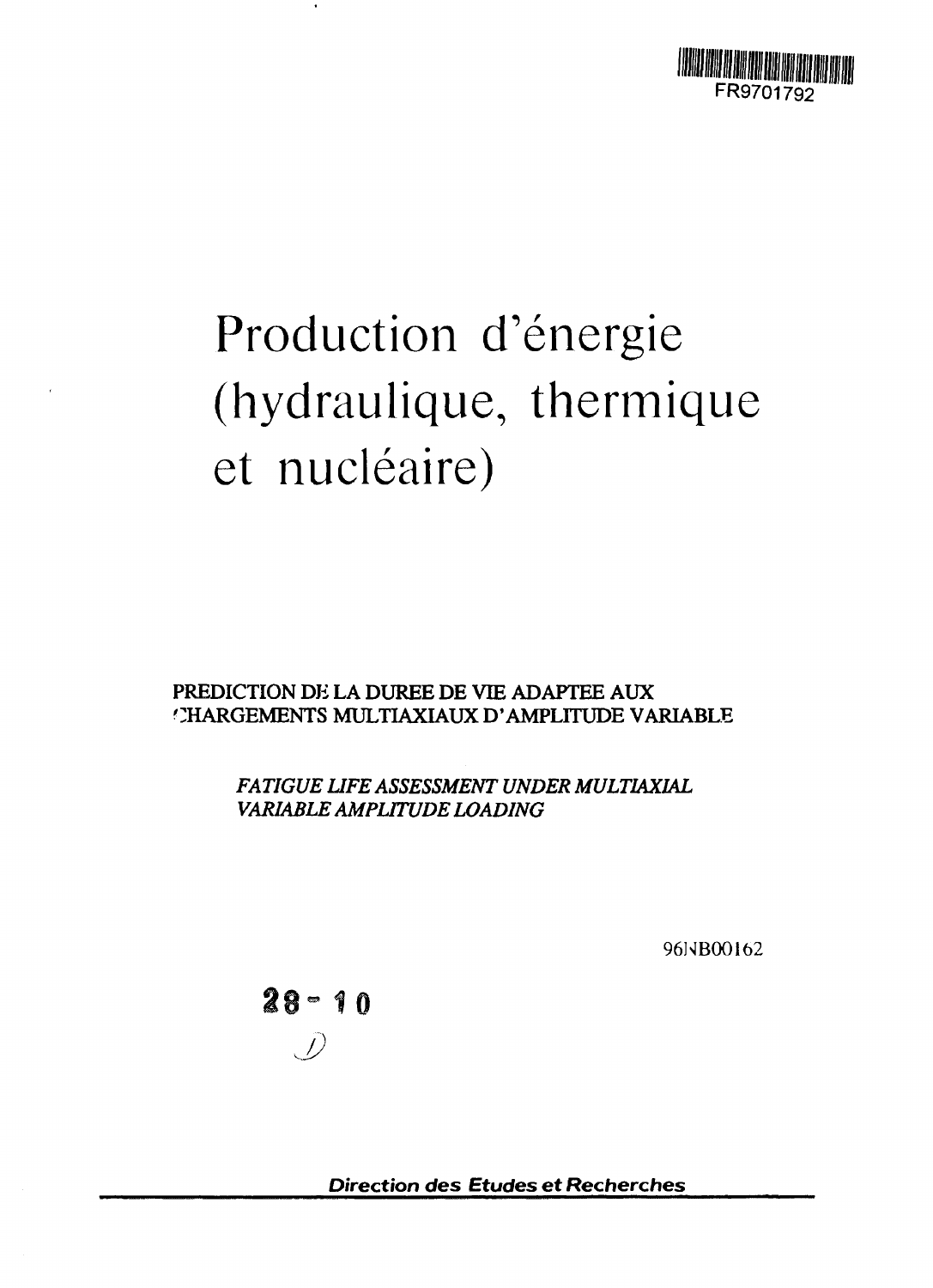| <b>EDF</b>          | <b>Direction des Etudes et Recherches</b> |
|---------------------|-------------------------------------------|
| $ $ Electricité $ $ |                                           |

SERVICE ENSEMBLES DE PRODUCTION D6partement Retour d'Experiences Mesures-Essais

**Gestlon INIS** Dec. enreg. le : **N° TRN :F.fto"** Destination . I, I+D, D

 $\cdot$  E

 $\overline{\phantom{a}}$ 

Juin 1996

de France

MORILHAT P. KENMEUGNE B. VIDAL-SALLEE. ROBERT J.L.

# **PREDICTION DE LA DUREE DE VIE ADAPTEE AUX CHARGEMENTS MULTIAXIAUX D' AMPLITUDE VARIABLE**

# *FATIGUE LIFE ASSESSMENT UNDER MULTIAXIAL VARIABLE AMPLITUDE LOADING*

Pages: 14 **96NB00162**

Diffusion: J.-M. Lecceuvre EDF-DER Service IPN. Departement SID 1, avenue du Général-de-Gaulle 92141 Clamart Cedex

© **Copyright EDF1996 ISSN 1161-0611**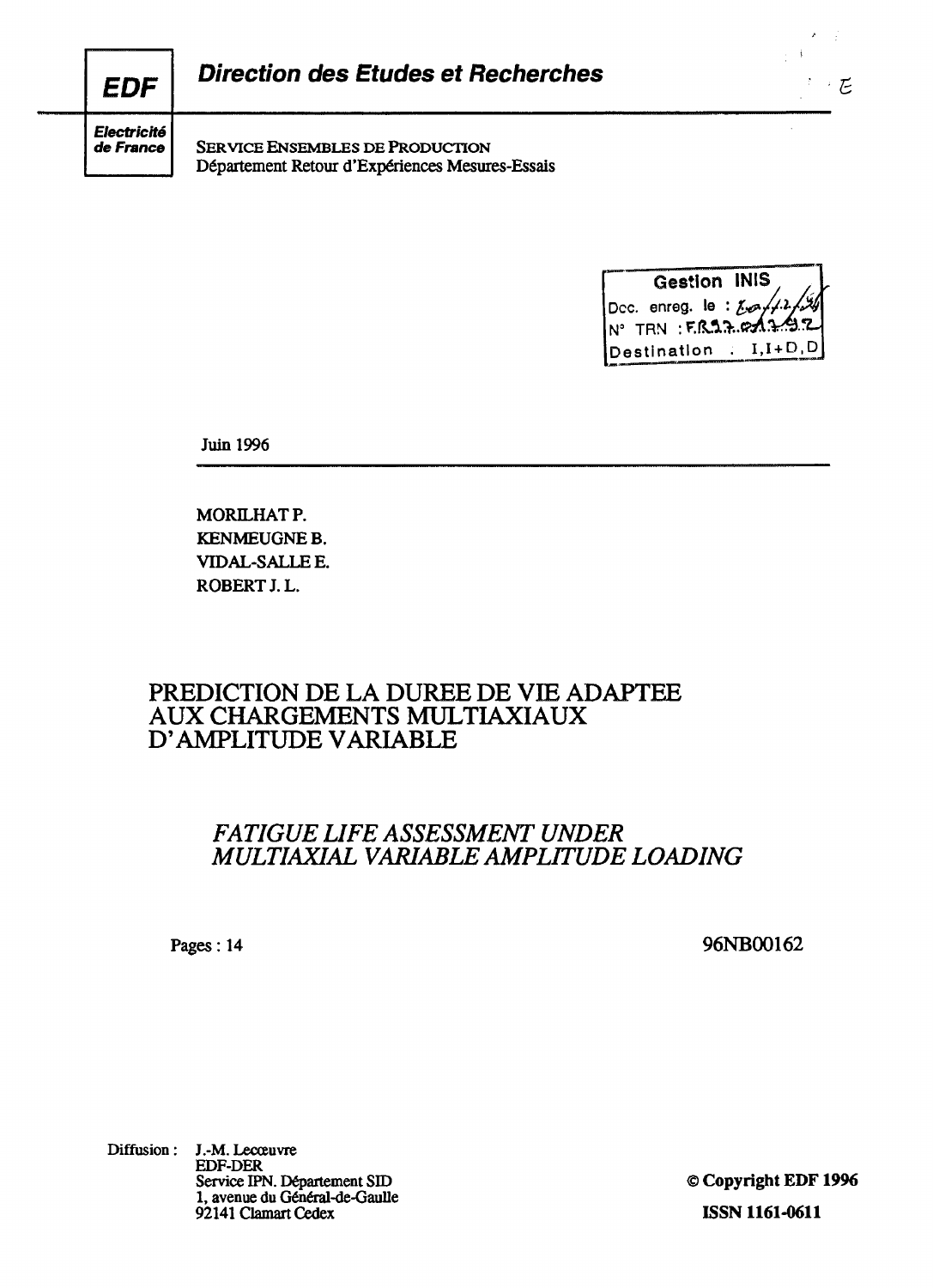## **SYNTHESE:**

**Cette note pre\*sente une nouvelle m6thode de prediction de la dur£e de vie en** fatigue adaptée aux chargements multiaxiaux à amplitude variable. Cette méthode se fonde sur une approche en contrainte, les données d'entrée résultant d'un calcul ou provenant directement des sollicitations relevées en service. La méthode consiste à **utiliser une variable de comptage (la contrainte normale sur un plan critique) pour identifier des cycles au sens de Talgorithme Rainflow, puis a utiliser une variable** d'endommagement (construite à partir du taux de cisaillement alterné, de la contrainte normale et de la contrainte tangentielle au plan critique) pour évaluer le dommage de fatigue. La validation expérimentale de cette méthode est réalisée à partir d'essais **biaxiaux d'amplitude variable r6alis6s sur des 6prouvettes cruciformes au laboratoire d'Opole (Pologne).**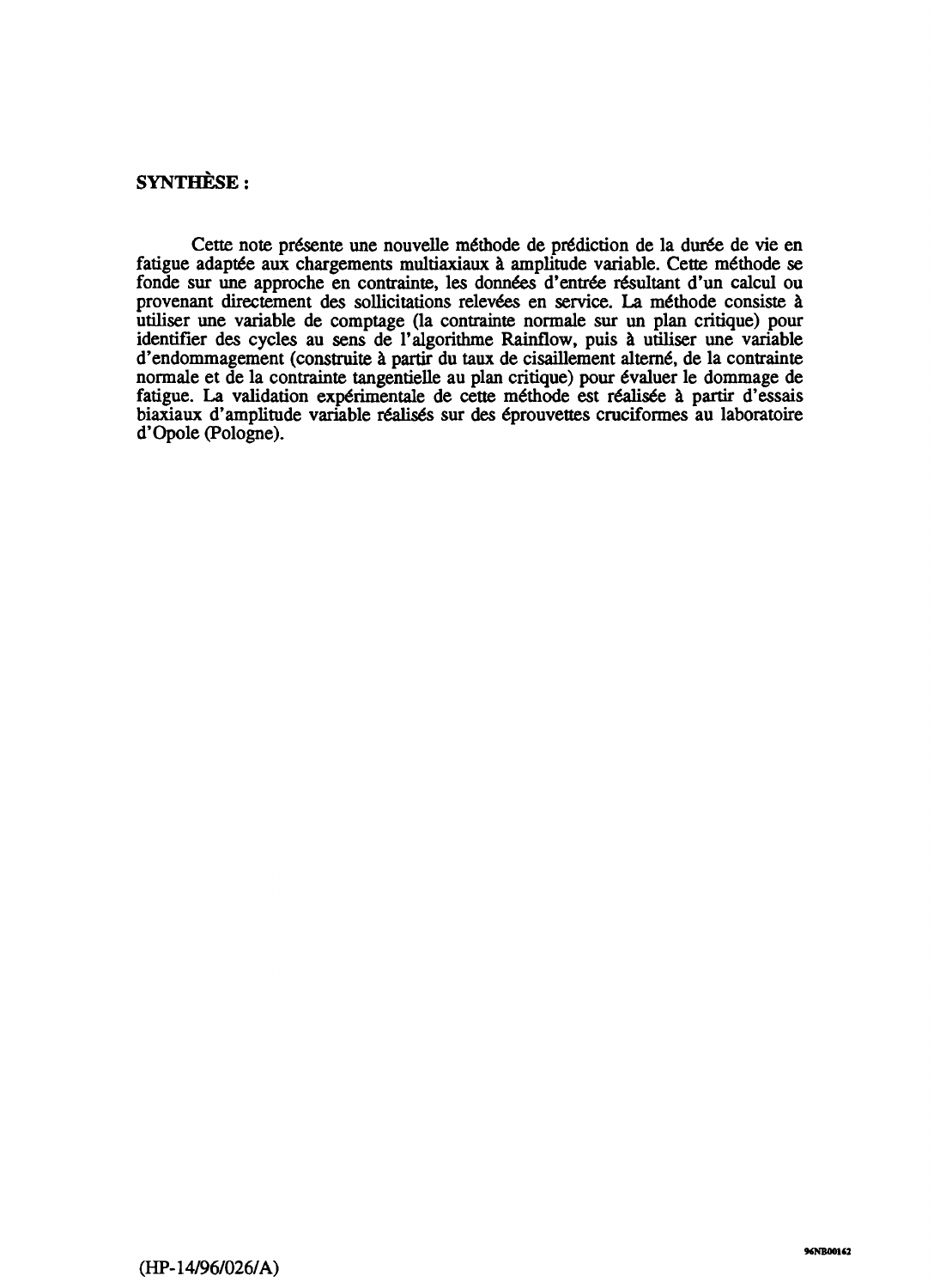#### **EXECUTIVE SUMMARY:**

**A variable amplitude multiaxial fatigue life prediction method is presented in this paper. It is based on a stress approach as input data are the stress tensor histories which may be calculated by FEM analysis or measured directly on the structure during the service loading. The different steps of the method are first presented then its experimental validation is realized for long and finite fatigue lives through biaxial variable amplitude loading tests using cruciform steel samples.**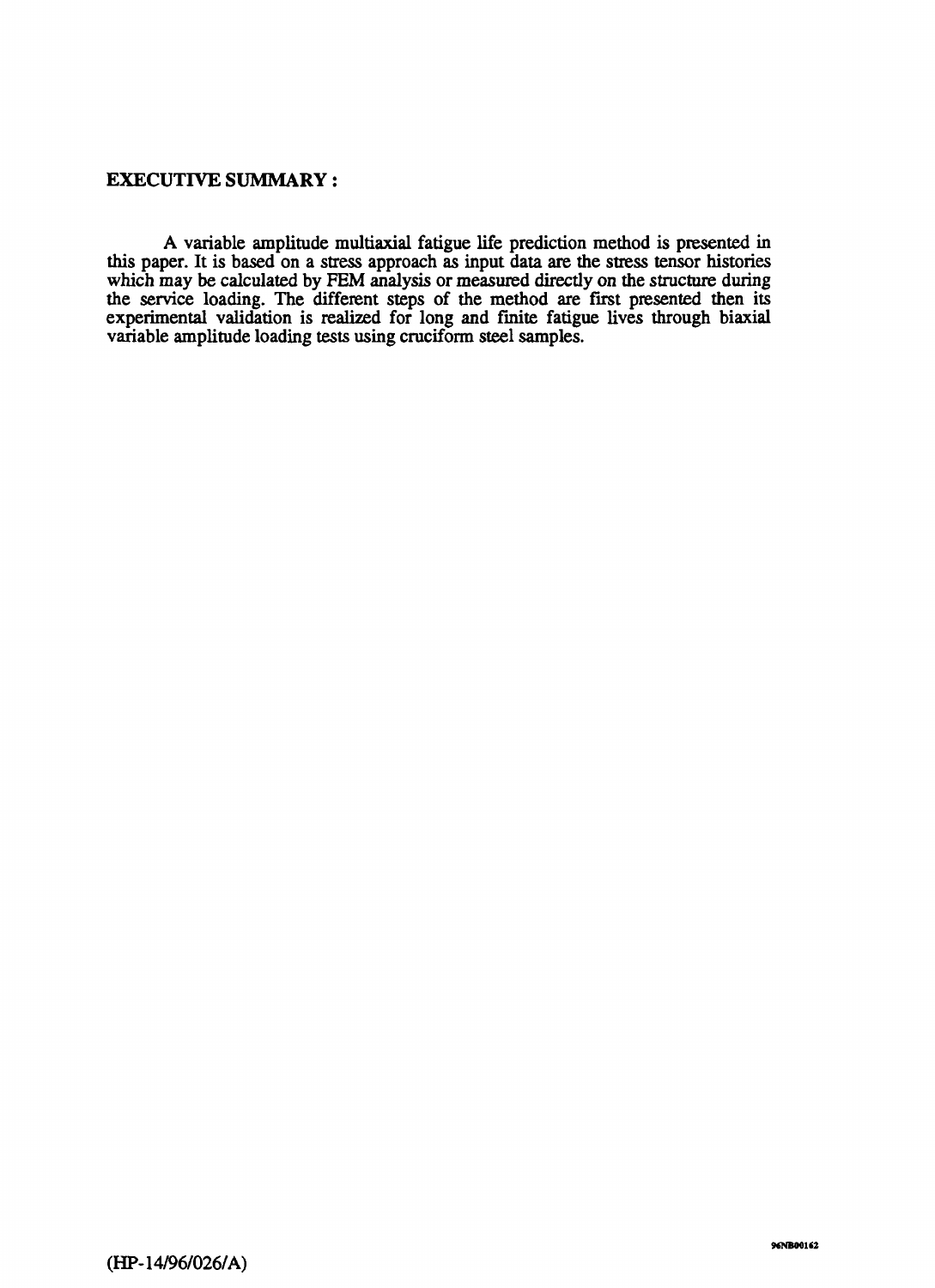#### **FATIGUE LIFE ASSESSMENT UNDER MULTIAXIAL VARIABLE AMPLITUDE LOADING**

**P. Morilhat\* , B. Kenmeugne\*\*, E. Vidal-Salle\*\* and J.L. Robert\*\***

#### **INTRODUCTION**

**Most mechanical components are usually submitted during their service to variable amplitude loadings. Economic constraints make for a decrease in the material weight used for any structure and consequently the stress level is increased. It is the reason why the fatigue phenomenon appears more and more often and has to be taken into account by engineering designers.**

**Classical methods deal either with uniaxial random loading or multiaxial constant amplitude loading. Anyway the most general case of loading is a multiaxial variable amplitude one. Until now few methods have been proposed for such a fatigue life prediction problem. This paper presents a stress-based approach available for multiaxial variable amplitude loading which is developed** within the framework of partner relationship between Electricité de France and **the Laboratory of Solids Mechanics of INS A - Lyon.**

**<sup>\*</sup> E.D.F. (Electricity de France) Direction des Etudes et Recherches**

<sup>25,</sup> Allée Privée - Carrefour Pleyel - 93 206 Saint Denis Cedex - France

**<sup>\*\*</sup> INS A de Lyon - Laboratoire de Mecanique des Solides - Batiment 304 20, Avenue Albert Einstein - 69 621 Villeurbanne Cedex - France**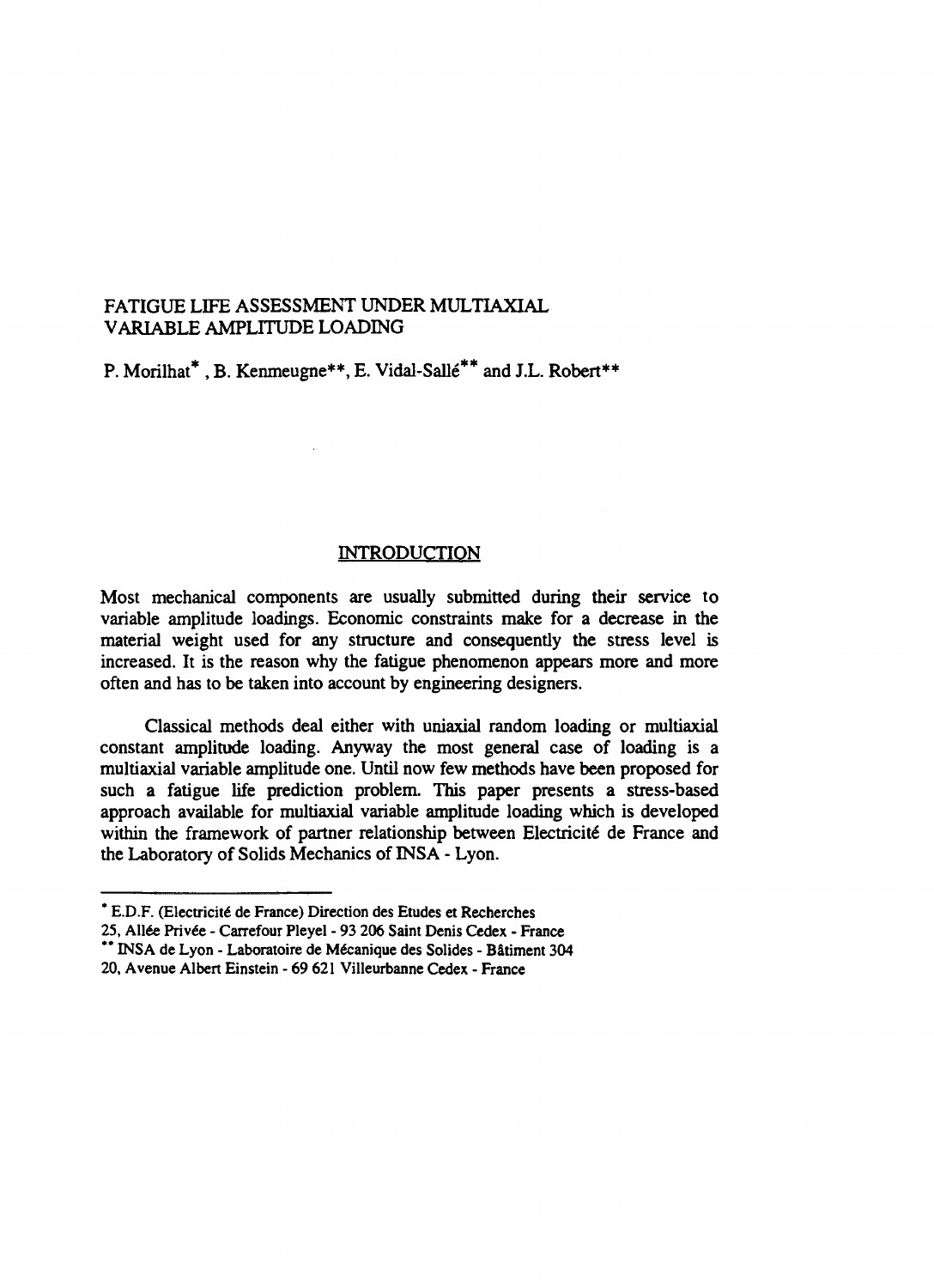#### **DESCRIPTION OF THE METHOD**

**The stress based approach which is proposed derives from an extension of long fatigue life criteria to finite fatigue lives (Robert (l)).The procedure keeps the main steps of uniaxial fatigue life prediction methods, as shown on the following flow chart (Robert and Bahuaud (2)):**



**Flow chart of the proposed stress-based fatigue life prediction method**

**The final purpose of the method is to provide the fatigue life of the mechanical component, it is to say the number of sequences that can be applied up to crack initiation.**

**Given data are the multiaxial variable amplitude histories, i.e. the evolution** of all the components of the stress tensor  $[\sigma(t)]$  versus time t. These stresses may **be obtained by Finite Elements Model or by direct measurements of strains on the component during its real service. All the steps deserve some explanations which are given in the following sections.**

## **CYCLES COUNTING**

**Most fatigue life prediction methods require stress or strain cycles to assess the fatigue damage of any fatigue prone component. This is available both for elastic**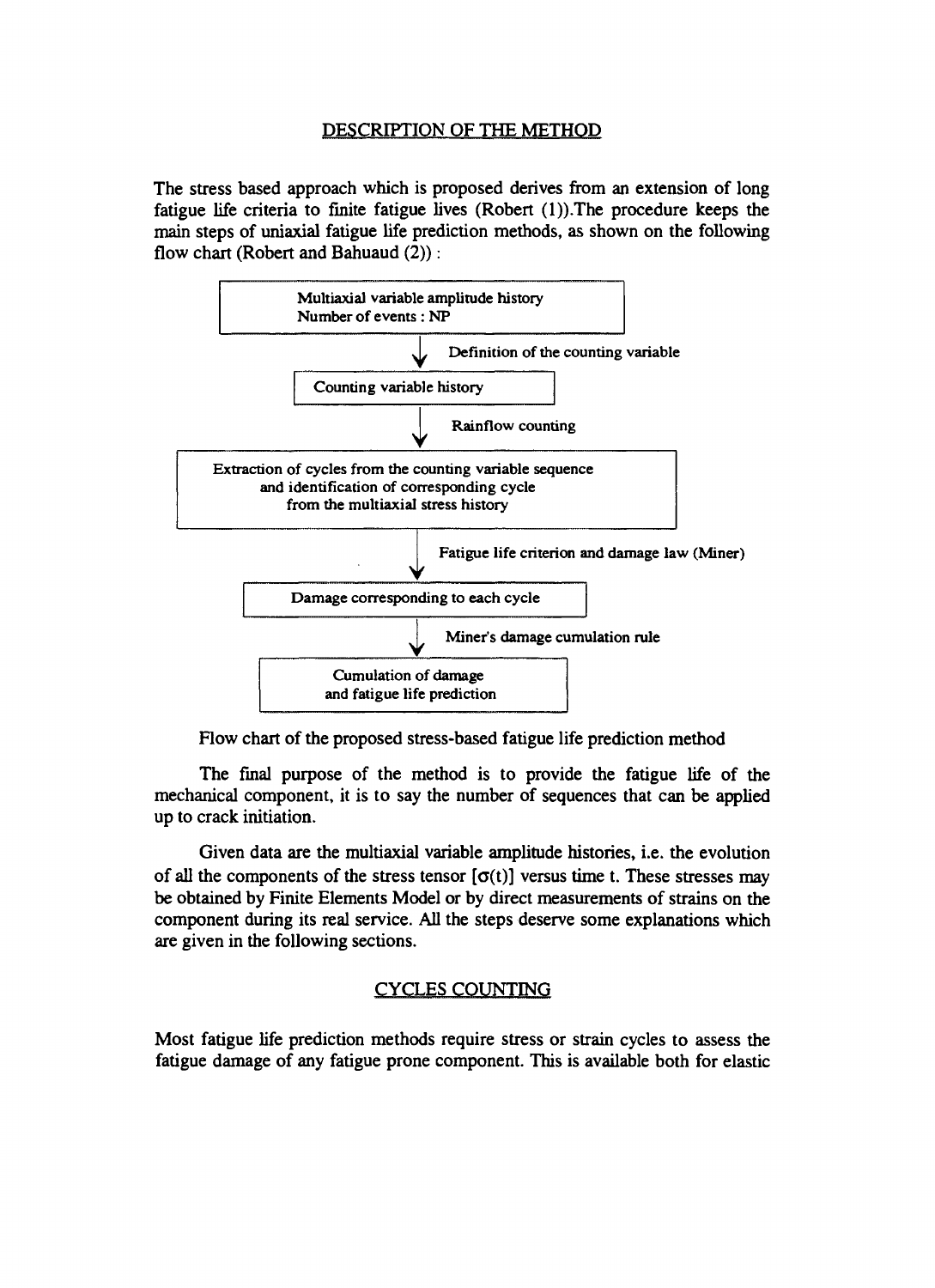**or plastic domain. A so called cycle counting method is then necessary to extract cycles. But cycles counting is rather more complex for multiaxial sequences. When many time series vary quite independently from each other, some cycles may appear on some channel but there is not generally such a corresponding cycle at the same moment on another channel (See figure 1). A stress cycle is identified** for instance on channel  $\sigma_{11}(t)$  between times  $t_1$  and  $t_2$  but there is not any cycle on the other channels  $\sigma_{22}(t)$ ,  $\sigma_{33}(t)$ ,  $\sigma_{12}(t)$ ,  $\sigma_{13}(t)$  and  $\sigma_{23}(t)$  during this time interval (Vidal-sallé et al (3)).

**A counting variable is consequently required. It must be good representative of the evolution of the stress tensor versus time and is rainflow counted. The choosen method is the one that is recommended by the French Association of Standardization (4). A previous work (1) has shown that different Rainflow counting algorithms, despite they seem to be quite similar, could provide very different fatigue lives. The strong influence of the procedure on the fatigue life prediction made a working group of SF2M (French Society of Materials and Metallurgy) issue the french standardization in 1993.**

The proposed counting variable is the normal stress  $\sigma_{h\underline{h}}$  that is acting on a **physical plane P which is defined by its unit normal vector h (Kenmeugne (5)).** Consider on this plane the stress vector  $\vec{\phi}_h$ , which is obtained by :  $\vec{\phi}_h = [\sigma]\{\vec{h}\}.$ 

 $\bar{\phi}_h$  has a normal  $\sigma_{hh}$  and a shear  $\tau_h$  components, which are obtained by projecting  $\bar{\phi}_h$  on the straight line oriented by  $\bar{h}$  and on the plane P respectively (See figure **2).**

**The choice of the physical plane is involved by the fact that the normal stress must not be constant when the stress tensor is changing, it is to say when its components are varying versus time t. The reason of that condition is contained in the algorithm of the Rainflow counting and is summarized on the figure 3. A cycle is identified by Rainflow counting method when the stress range between 2 consecutives peak and valley (transition BC), is less or equal to the range of the 2 transitions aside (ranges AB and CD). The cycle corresponds to** the time interval  $[t_1, t_2]$  and so is described by the evolution of  $[\sigma_1(t)]$  between times  $t_1$  and  $t_2$ .

#### **FATIGUE LIFE PREDICTION**

**The fatigue life corresponding to a stress cycle is determined by the use of a fatigue criterion which formulation and applicability domain have been extended to limited fatigue life. Such an algorithm is based on the meaning of the difference between the value given by the fatigue criterion and the theoretical value (equal**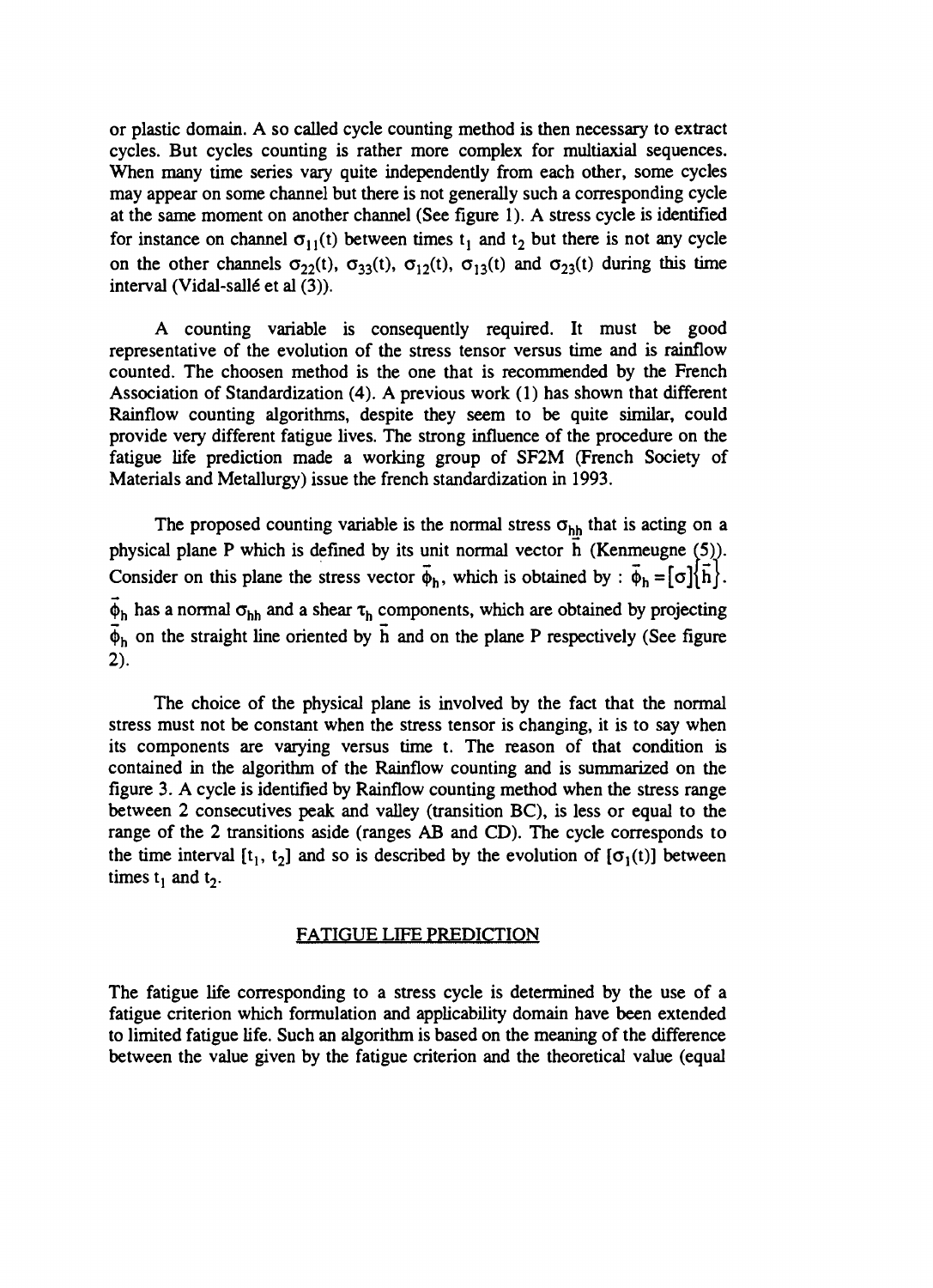**to unit) when the fatigue strength is reached. Any fatigue life criterion can be expressed according to the following relation :**

$$
E(\sigma_{ij}(t), \sigma_{-1}(N), \tau_{-1}(N), \sigma_0(N)) = 1
$$
 (2)

**where E is the fatigue function depending on the formulation of the criterion.**

 $\sigma_{-1}(N)$ ,  $\tau_{-1}(N)$ ,  $\sigma_0(N)$  are the three fatigue strengths of the material **corresponding to N cycles and, a completely reversed tensile test, a completely reversed torsion test and a zero-to-maximum tensile test, respectively. We have**  $E = 1$  when the fatigue life of the cycle is equal to N cycles. Consequently  $E < 1$ means that the fatigue life is greater than N cycles. And, on the contrary  $E > 1$ **means that the fatigue life is less than N cycles. An implicit algorithm allows to** find the right fatigue life  $N_f$  up to crack initiation (Vidal et al  $(6)$ ).

**Our laboratory has proposed two different stress based multiaxial fatigue criteria. The first formulation is based on the Critical Plane Approach (CPA). A fatigue indicator Eh(t) defined as a linear combination of the components of the** stress vector acting on the surface element which normal unit vector is  $\overline{h}$ . These **components are :**

- the shear stress amplitude versus time  $(t)$ :  $\tau_{ha}(t)$  (see figure 4),
- the normal stress amplitude versus time  $(t)$ :  $\sigma_{hha}(t)$ ,
- **the mean normal stress :**  $\sigma_{\text{hhm}}$ **.**

**The idea is to search the material plane on which the fatigue indicator E<sup>h</sup> has the highest value. Its expression is :**

$$
E_h(t) = \left\| \vec{\tau}_{ha}(t) \right\| + \alpha(N) \cdot \sigma_{hha}(t) + \beta(N) \cdot \sigma_{hhm}
$$
 (3)

**The fatigue function is then :**

$$
E_{CPA} = \frac{1}{\theta(N)} \max_{h,t} [E_h(t)]
$$
 (4)

where  $\alpha(N)$ ,  $\beta(N)$  and  $\theta(N)$  are criterion parameters depending on the **material fatigue strengths :**  $\sigma_{-1}(N)$ **,**  $\tau_{-1}(N)$ **,**  $\sigma_0(N)$ **.** 

**This criterion is especially suitable in the case where principal stress directions remain fixed during the whole cycle because the most activated slipping plane is always the same (1).**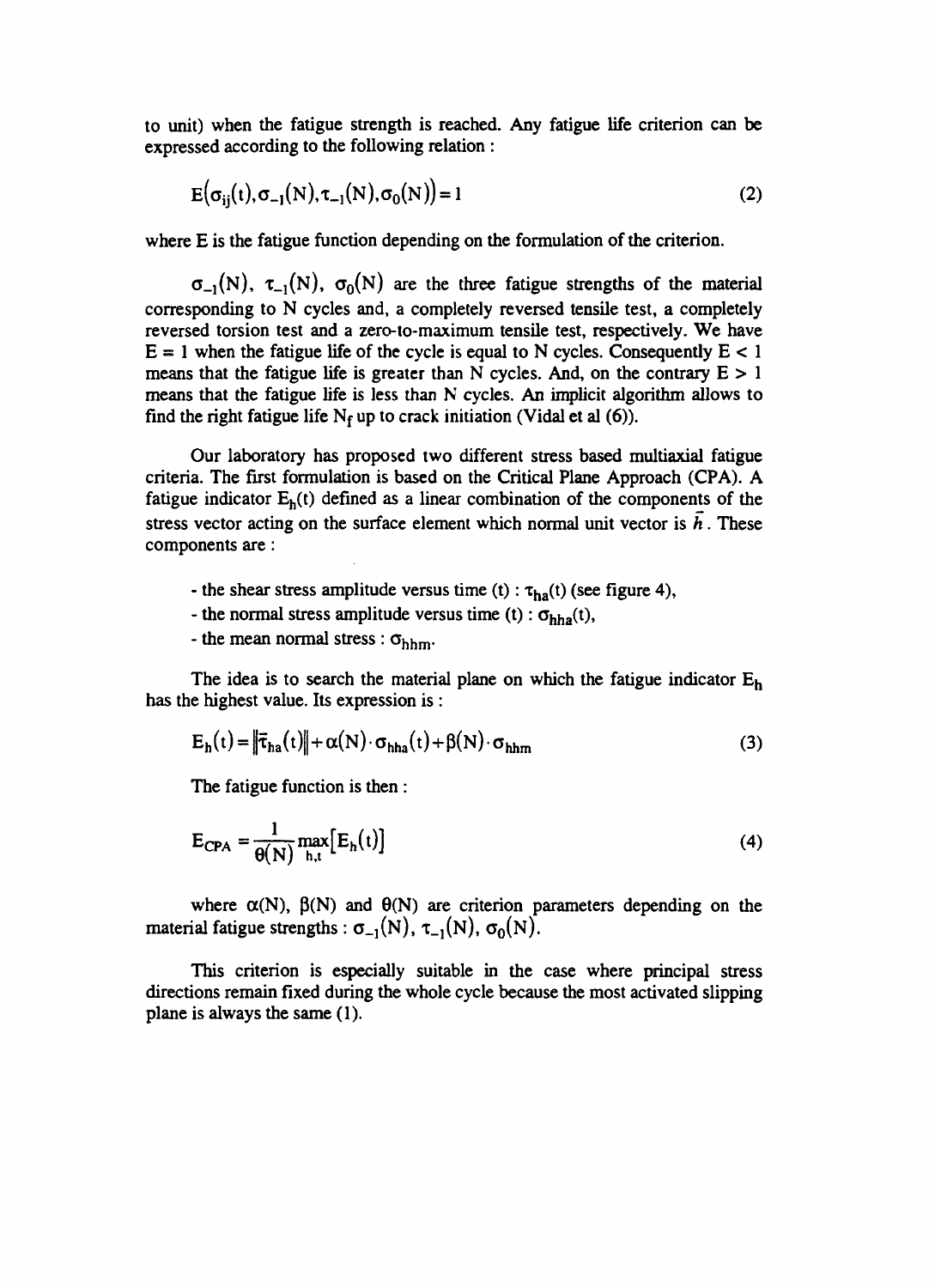**The second criterion proposed by Fogue (7) has a global approach which derives from an idea of Simbiirger (8). It is based on the root mean square of a fatigue indicator all over the possible surface elements through the calculation point M. The expression of the fatigue indicator is :**

$$
E_h = a(N) \cdot \max_t \|\vec{\tau}_{ha}(t)\| + b(N) \cdot \max_t \sigma_{hha}(t) + d(N) \cdot \sigma_{hhm}
$$
 (5)

where  $a(N)$ ,  $b(N)$  and  $d(N)$  are parameters depending on  $\sigma_{1}(N)$ ,  $\tau_{1}(N)$  and  $\sigma_0(N)$ .

**The fatigue function of the criterion is given by :**

$$
E_{GA} = \sqrt{\frac{I}{S} \int_{S} E_h^2 \cdot dS} \quad (6)
$$

where *S* is the area of a sphere which radius is equal to unit  $(S = 4\pi)$ .

**This second criterion is more suitable when principal stress directions vary during the cycle because several slipping planes in this case are activated. The root mean square of the fatigue indicator is a way to take into account that physical phenomenon. Both criteria require to know or to model the three S-N curves**  $\sigma_{-1}(N)$ ,  $\tau_{-1}(N)$ , and  $\sigma_0(N)$ .

#### **DAMAGE CALCULATION AND ITS CUMULATION**

**The damage corresponding to each extracted stress cycle is calculated by using Miner's rule and the fatigue life**  $N_k$  **that is given by the criterion. The damage related to a cycle is given by :**

$$
d_k = \frac{I}{N_k} \tag{7}
$$

**Then the Miner linear damage summation technique gives the damage for the whole sequence by:**

$$
D = \sum_{k} d_k \tag{8}
$$

**Finally, the fatigue life corresponding to the whole sequence gives the number of sequences that can be applied to the structures up to crack initiation. It is obtained by:**

$$
\mathcal{U} = \frac{I}{D} \tag{9}
$$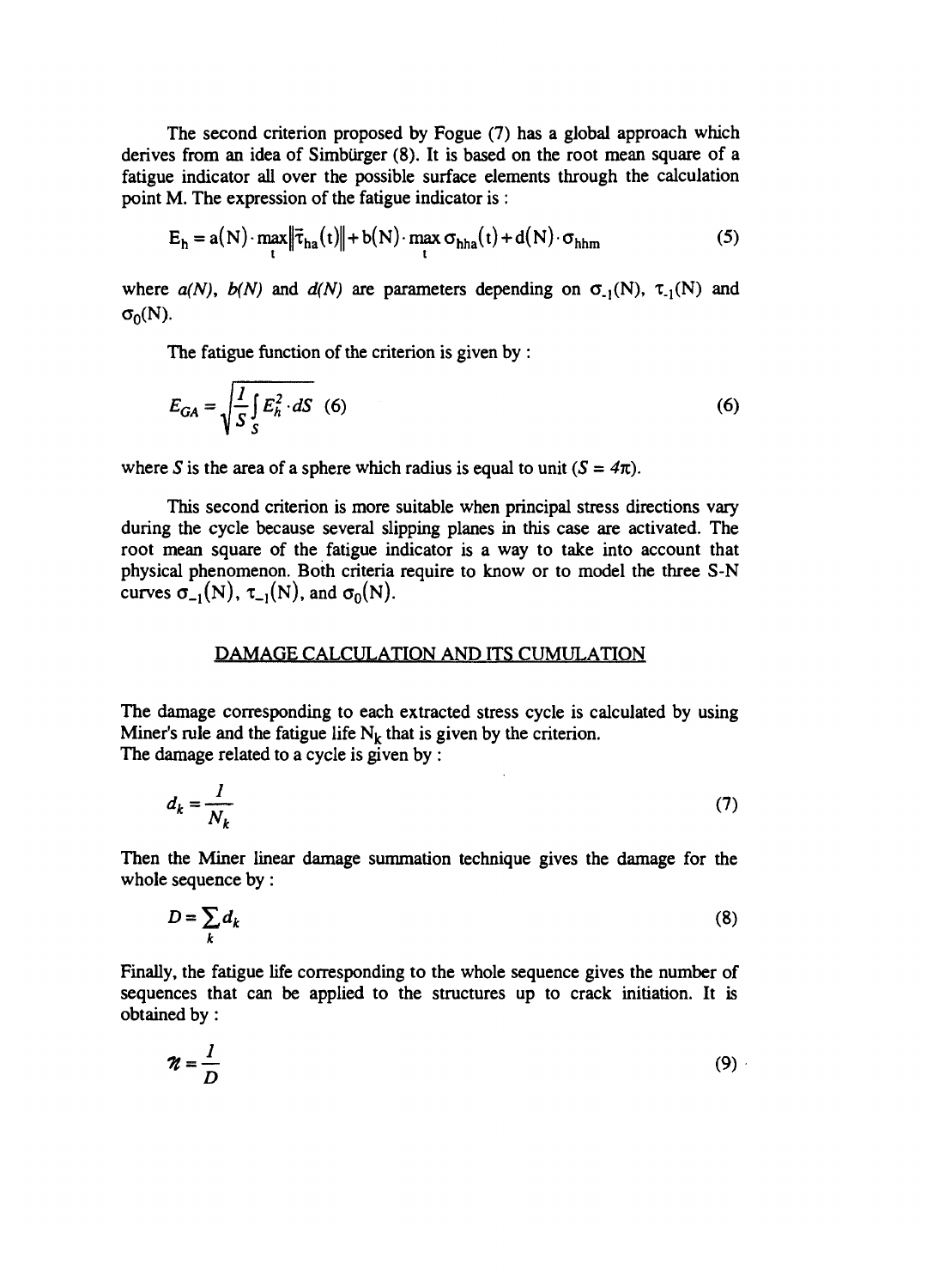## **EXPERIMENTAL VALIDATION**

**The fatigue life assessment given by the proposed method is compared with experimental multiaxial variable amplitude tests results. These tests were carried out in the laboratory of Pr. Macha (Opole-Poland) on cruciform samples made of low carbon steel 10HNAP (Bedkowski (9)). Figures 5 and 6 give the shape of the samples and several details about the fatigue testing machine).**

**Two different multiaxial variable amplitude sequences are studied. The first one is composed of 178,260 events and the second one contains 190,410 events.**

**Experimental and numerical results are summarized in the following table.**

|                           | First sequence  | Second sequence |
|---------------------------|-----------------|-----------------|
| Experimental fatigue life | 1 300 sequences | 1 663 sequences |
| Predicted fatigue life    | 670 sequences   | 585 sequences   |

**The ratio between experimental and calculated fatigue lives is about 2.5 in both cases. Fatigue lives assessments are conservative ones.**

#### **CONCLUSION AND PERSPECTIVES**

**A fatigue life prediction method has been proposed for multiaxial variable amplitude loading. The procedure is today too time consuming to be available from an industrial point of view.**

**The perspectives of this work concern mainly numerical improvements to strongly reduce the calculation times on the one hand, and theoretical developments on the other hand. These are dealing with a better description of a high compressive mean stress in the criteria formulations, and also with the use of a non linear damage law (5).**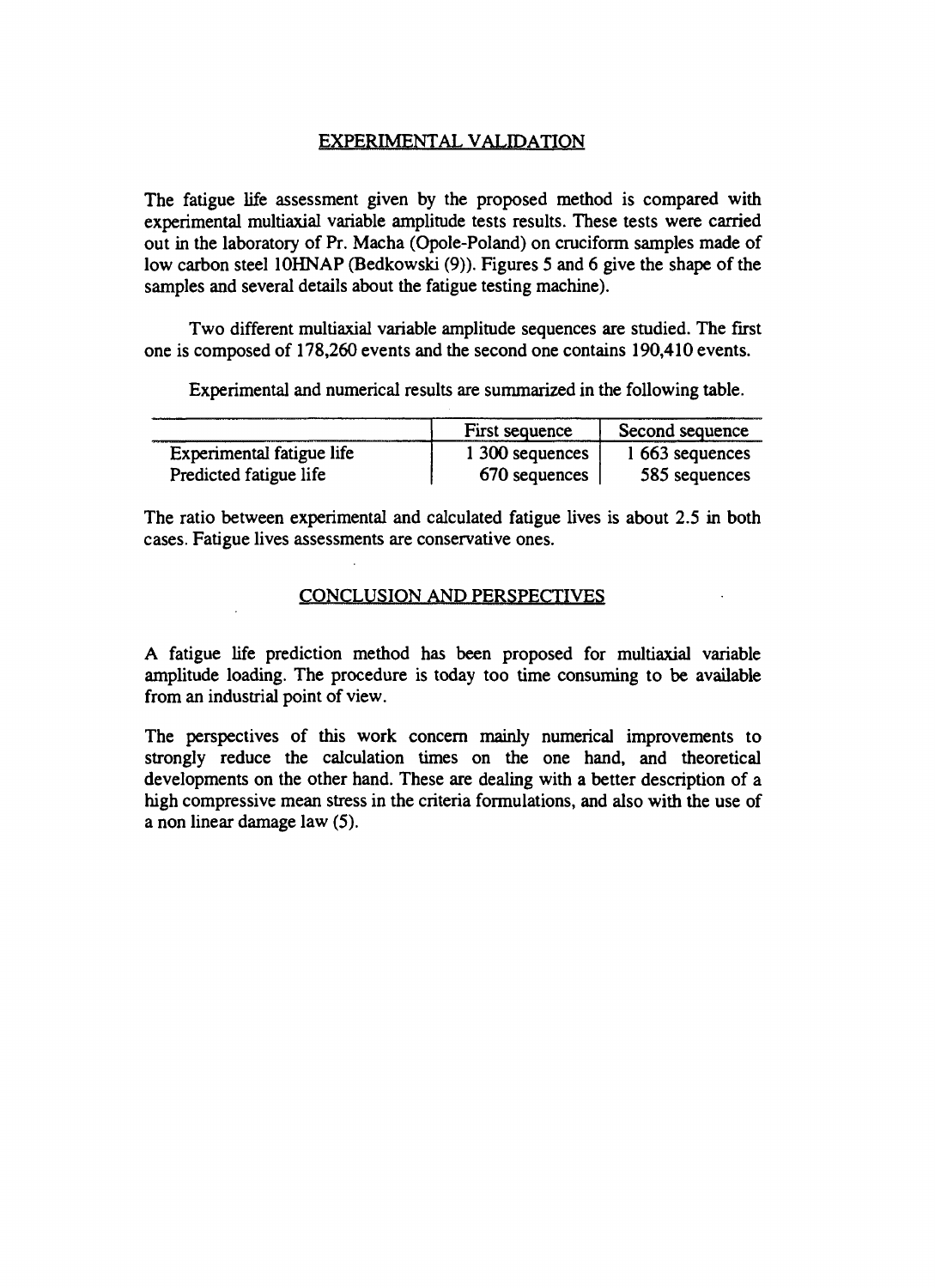#### **REFERENCES**

- **(1) Robert J.L.,** *Contribution a I'etude de la fatigue multiaxiale sous solicitations periodiques ou aleatoires.* **Thesis of INSA de Lyon, 1992, 229 p.**
- **(2) Robert J.L., Bahuaud J.,** *Multiaxial Fatigue under Random Loading.* **5th International Conference on Fatigue and Fatigue Thresholds, 3-7 may 1993, Montreal, Canada, pp. 1515-1520.**
- **(3) Vidal-Salle E.,** *Prevision de la duree de vie en fatigue multiaxiale sous solicitations d'amplitude variable a Vaide d'un critere global.* **Thesis of INSA de Lyon, 1996, 270 p.**
- **(4)** *Fatigue sous solicitations d'amplitude variable Methode Rainflow de comptage des cycles.* **Normalisation fran9aise A03-406, November 1993.**
- **(5) Kenmeugne B.,** *Contribution a la modelisation du comportement en fatigue sous solicitations multiaxiales d'amplitude variable.* **Thesis of INSA de Lyon, 1996, 240 p.**
- **(6) Vidal E., Kenmeugne B., Robert J.L., Bahuaud J.,** *Fatigue life prediction of components using multiaxial criteria.* **SF2M, Fourth International Conference on Biaxial / multiaxial Fatigue. May 31-June 3 1994. Saint Germain en Laye, France, pp. 353-366.**
- **(7) Fogue M.,** *Critere de fatigue a longue duree de vie pour des etats multiaxiaux de contraintes sinusoidales en phase et hors phase.* **Thesis of INSA de Lyon, 1987, 189 p.**
- **(8) Simbiirger A.,** *Festigkeitsverhalten zdher Werkstoffe bei einer mehrachsigen phasenverschobenen Schwingbeanspruchung mit korperfesten und verdnderlichen Hauptspannungsrichtungen.* **Laboratorium fur Betriebsfestigkeit, Darmstadt, Germany, Bericht Nr FB-121, 1975.**
- **(9) Bedkowski W.,** *Determination of the critical plane and effort criterion in fatigue life evaluation for materials under multiaxial random loading. Experimental verification based on fatigue tests of cruciform specimens.* **Sixth International Spring Meeting - Fourth International Conference on Biaxial / Multiaxial fatigue. SF2M. Paris, 1994, p. 435-447.**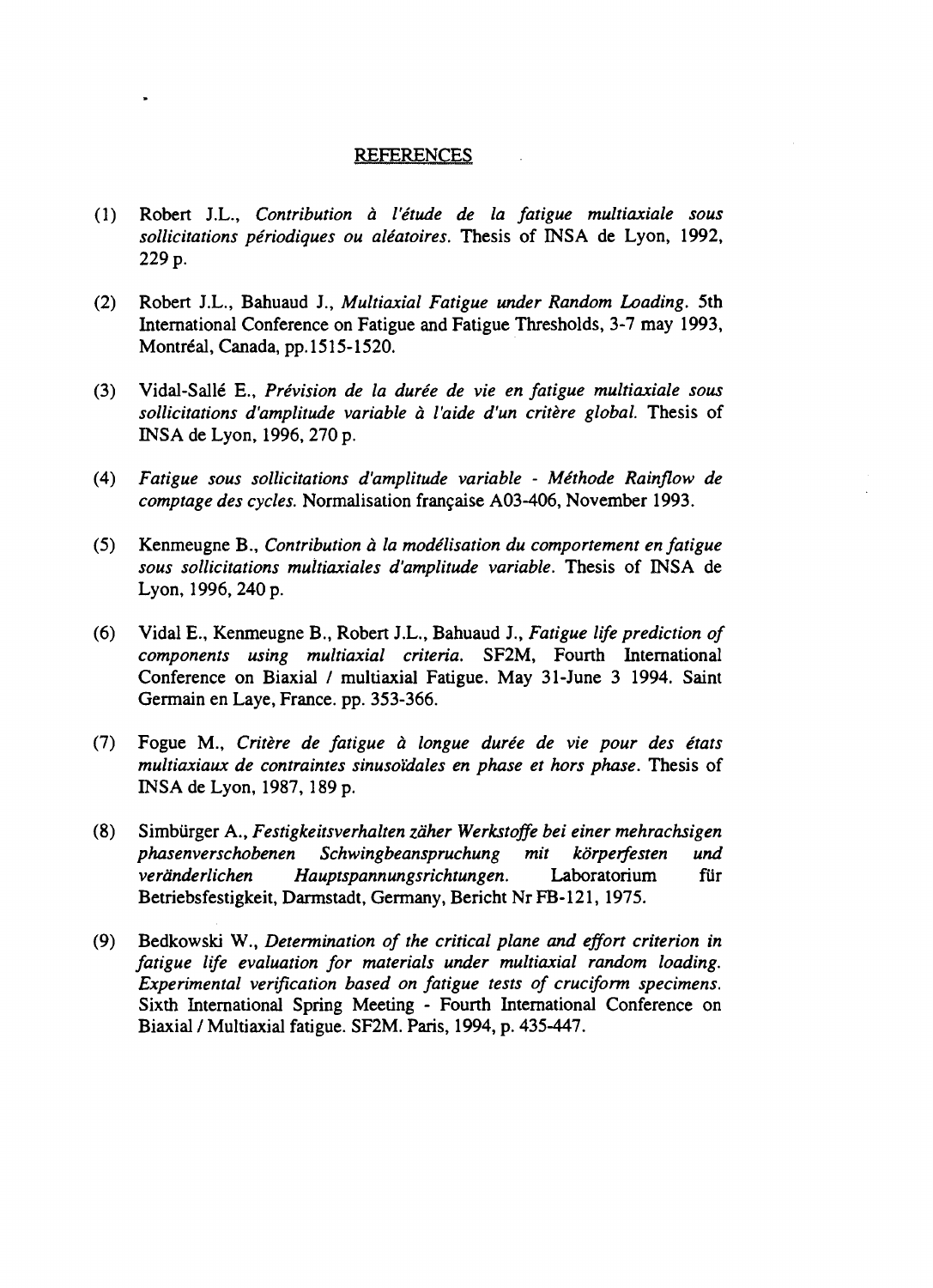

**Figure 1. Problem of cycles counting for multiaxial variable amplitude stress states**



**Figure 2. Definition of the stress vector acting on a physical plane.**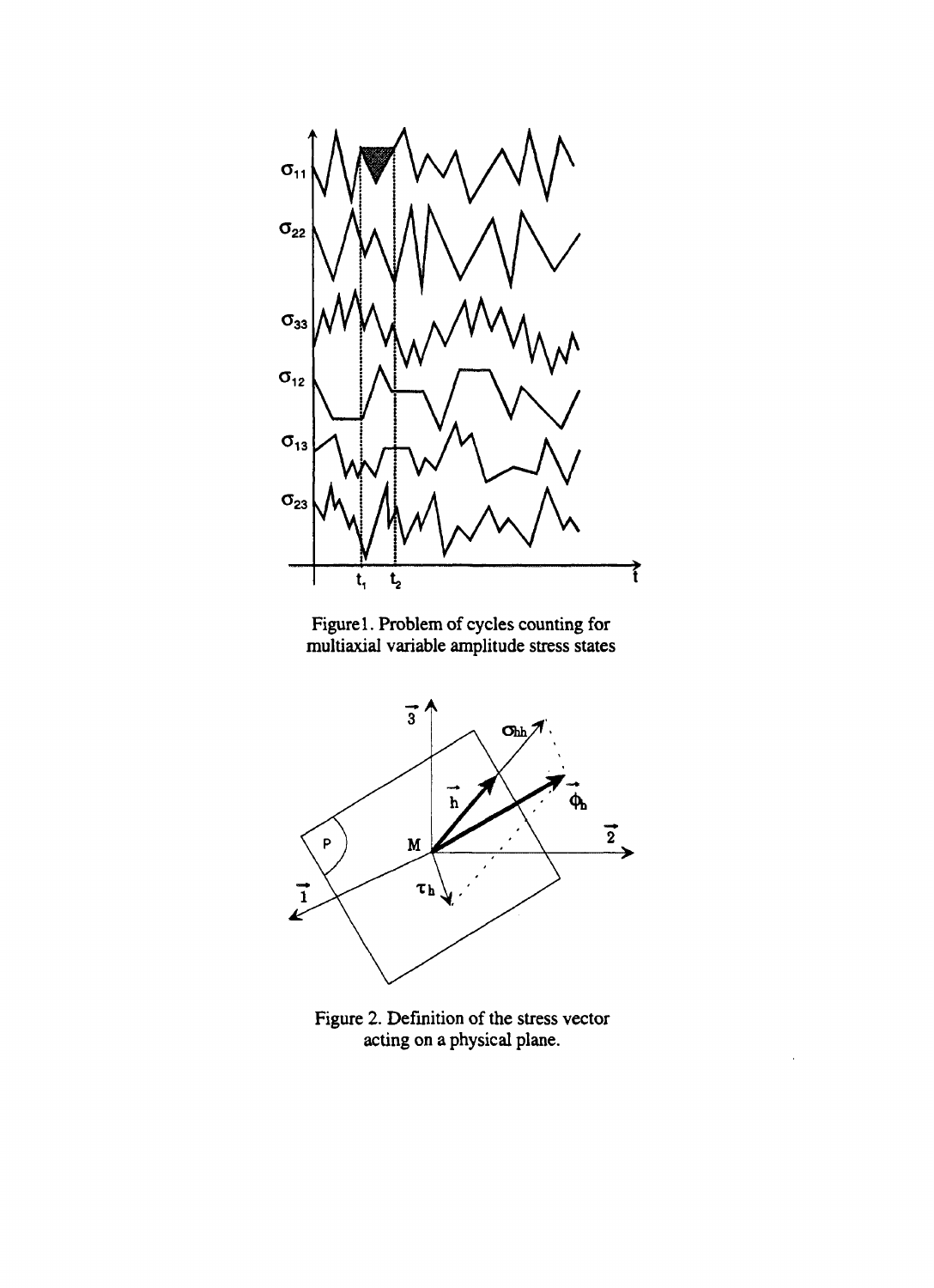

**Figure 3. Rainflow counting principle**



**Figure 4. Definition of the shear stress amplitude |**